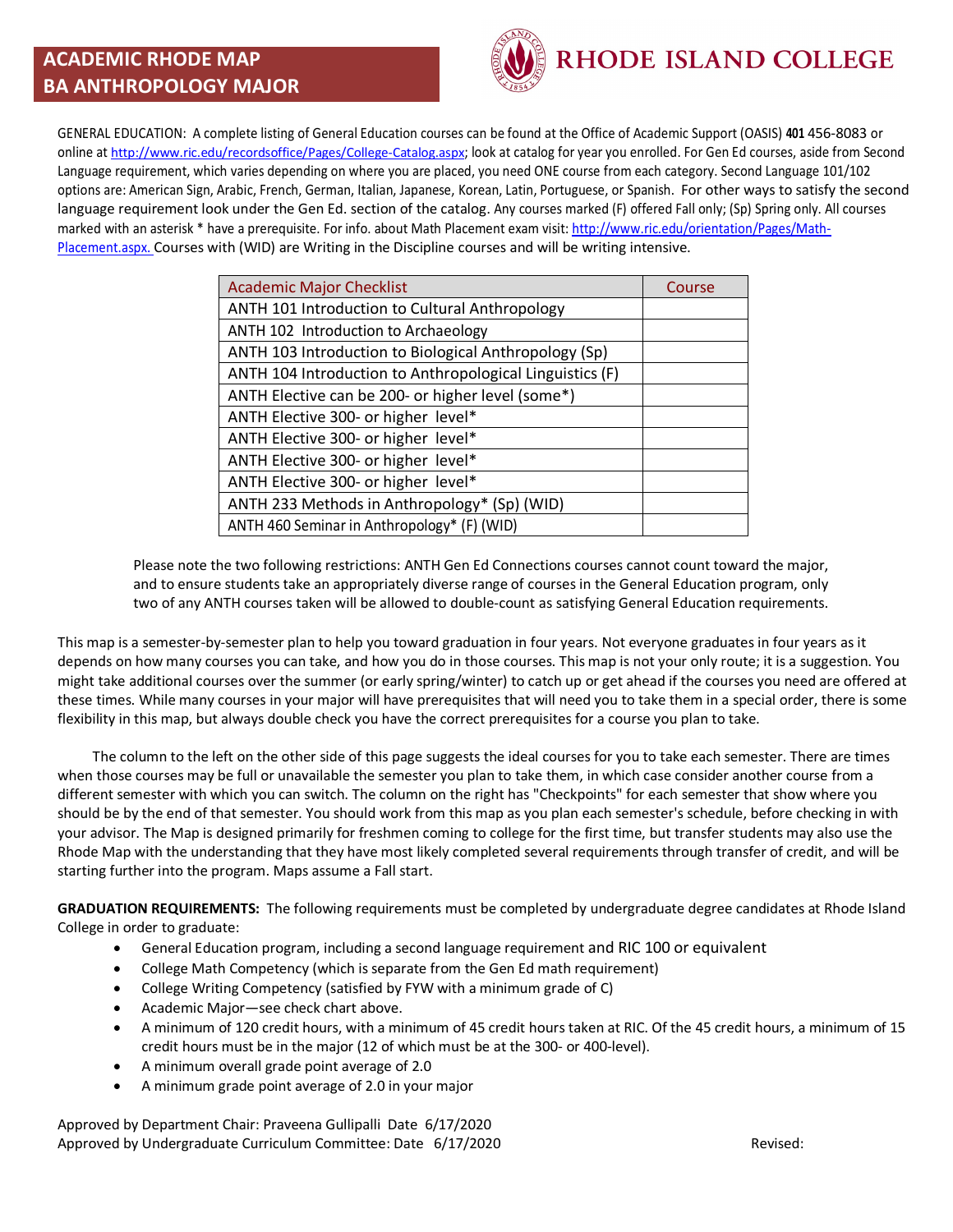## **ACADEMIC RHODE MAP BA ANTHROPOLOGY MAJOR**



| <b>SEMESTER 1</b>                                           | <b>CR</b> | SEMESTER 1 CHECKPOINTS √                                         |
|-------------------------------------------------------------|-----------|------------------------------------------------------------------|
| First Year Writing (FYW 100) or First Year                  | 4         | FYW 100P is 6 credits. To decide which FYW to take, see<br>□     |
| Seminar (FYS 100)                                           |           | Directed Self-Placement test at                                  |
|                                                             |           | http://www.ric.edu/firstyearwriting/Pages/default.aspx           |
| RIC 100 Introduction to Rhode Island College                | 1         | Exempt if taking COLL 101, COLL 150, or HONR 150<br>□            |
| Gen Ed Distribution course from one of these GE categories: | 4         | If Math competency is completed or placed on the<br>□            |
| Arts (A); Math (M); History (H); Literature (L); or Natural |           | Math placement exam, consider Gen Ed-MATH 240                    |
| Sciences (NS).                                              |           | Statistics* here, if not will need to take MATH 010.             |
| Gen Ed--Second Lang 101 (based on placement, a course       | 4         | Language placement test with Dept. of Modern<br>□                |
| higher than 101/102 may be taken). If language requirement  |           | Languages (optional)                                             |
| already satisfied, another Gen Ed Distribution course.      |           | Complete Second Lang 101 (if needed)<br>□                        |
| ONE Introductory Course (Gen Ed SB): ANTH 101               | 4         |                                                                  |
| Cultural Anthropology, ANTH 102 Archaeology, or             |           |                                                                  |
| ANTH 104 Anthropological Linguistics (F)                    |           |                                                                  |
|                                                             |           | □<br>Aim for 16 earned credits (While 12 is fulltime, 16 credits |
|                                                             |           | are preferred to stay on track to graduate in 4 years)           |
|                                                             |           | Math competency completed<br>□                                   |
| Requirements and GPA                                        |           | Minimum 2.0 GPA<br>ΙI                                            |
| # CREDITS EARNED                                            | 17        | Make appointment in Sept. with advisor to discuss your<br>□      |
|                                                             |           | schedule for next semester                                       |

| <b>SEMESTER 2</b>                                  | <b>CR</b> | SEMESTER 2 CHECKPOINTS √                                   |
|----------------------------------------------------|-----------|------------------------------------------------------------|
| FYW 100 or FYS 100                                 | 4         | Complete FYS and FYW, for FYW, grade C or better<br>$\Box$ |
| Math Gen Ed course (if taken select Gen Ed NS)     | 4         | Math Gen Ed completed; consider MATH 240: Statistics*<br>□ |
| Introductory Course: ANTH 103 Biological           | 4         |                                                            |
| Anthropology (Sp) or other Introductory            |           |                                                            |
| Anthropology course not yet taken                  |           |                                                            |
| Gen Ed--Second Lang 102* (if needed), other Gen Ed | $3 - 4$   | Complete Second Lang 102* (if needed)<br>□                 |
| course, or required course for the major/minor     |           |                                                            |
|                                                    |           | Aim for minimum of 32 earned credits                       |
| Requirements and GPA                               |           | Minimum 2.0 GPA                                            |
| # CREDITS EARNED                                   | $15 - 16$ | □<br>Make appointment with advisor in Feb. to discuss your |
|                                                    |           | schedule for next semester                                 |

| <b>SEMESTER 3</b>                            | CR.       | SEMESTER 3 CHECKPOINTS √                                    |
|----------------------------------------------|-----------|-------------------------------------------------------------|
| <b>Gen Ed Natural Science</b>                | 4         | GE-Natural Science completed<br>□                           |
| ANTH 104 (or other Anthropology Introductory | 4         |                                                             |
| course not yet taken)                        |           |                                                             |
| Gen Ed course or Elective                    | $3 - 4$   |                                                             |
| Elective or course in another major/minor    | $3 - 4$   |                                                             |
|                                              |           | Aim for minimum of 48 earned credits,<br>□                  |
| Requirements and GPA                         |           | Minimum of 2.0 GPA<br>П                                     |
|                                              |           | □<br>Minimum GPA of 2.0 in major                            |
| # CREDITS EARNED                             | $14 - 16$ | Make appointment with advisor in Sept. to discuss your<br>□ |
|                                              |           | schedule for next semester and discuss second major or      |
|                                              |           | possible minor                                              |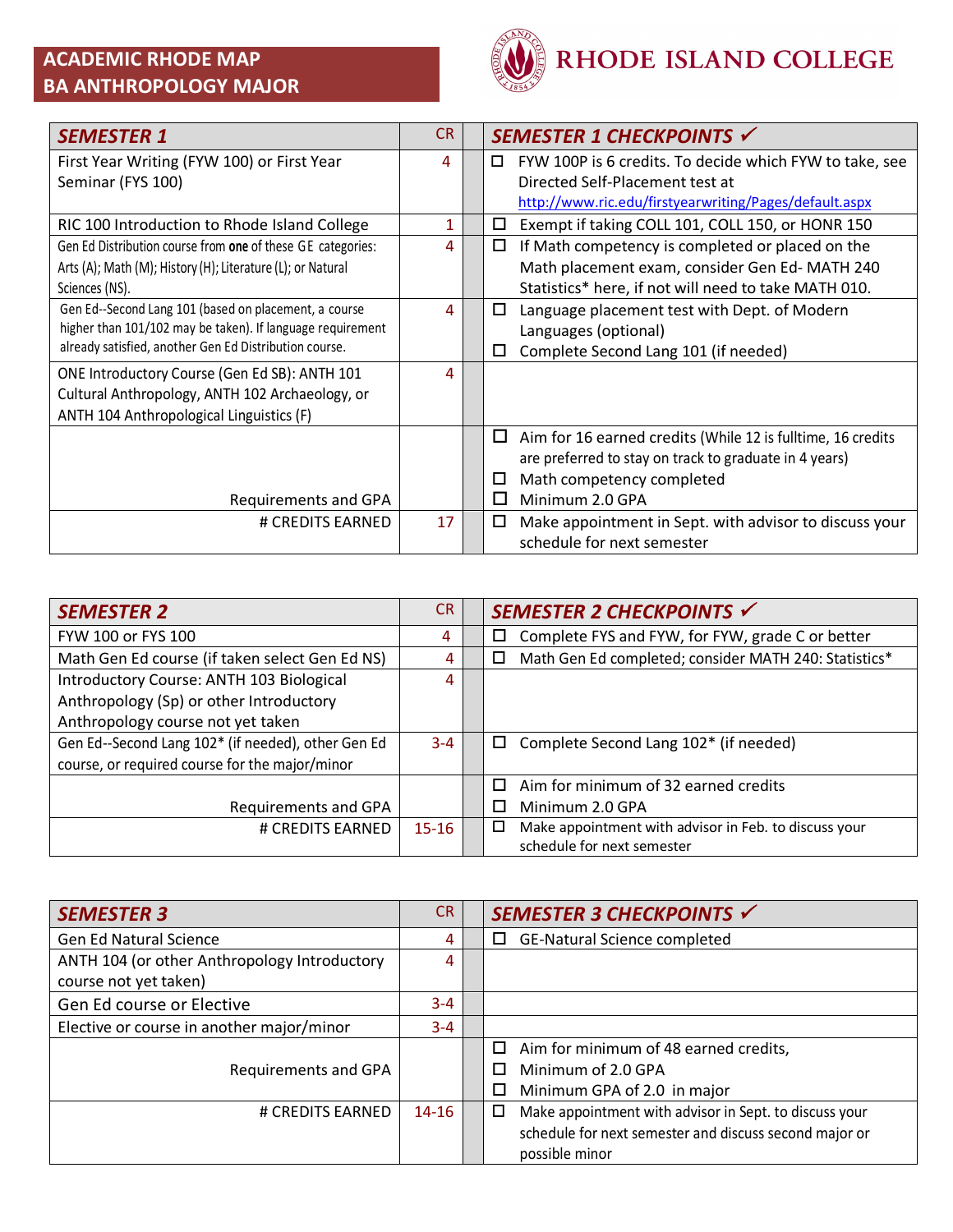## **ACADEMIC RHODE MAP BA ANTHROPOLOGY MAJOR**



| <b>SEMESTER 4</b>                          | CR.       | SEMESTER 4 CHECKPOINTS √                                   |
|--------------------------------------------|-----------|------------------------------------------------------------|
| Choose Connections course (Gen Ed-C)*      | 4         | Prereqs are 45 completed credits and FYW and FYS.<br>□     |
|                                            |           | ANTH offers several Connections courses but these<br>П     |
|                                            |           | cannot be counted toward the major.                        |
| Introductory Course: ANTH 101, 102, or 103 | 4         | All four Introductory Anthropology courses completed<br>□  |
| Gen Ed course                              | 4         |                                                            |
| Elective or course in another major/minor  | $3 - 4$   |                                                            |
|                                            |           | Aim for minimum of 64 earned credits<br>П                  |
|                                            |           | Minimum of 2.0 GPA<br>П                                    |
| Requirements and GPA                       |           | Minimum GPA of 2.0 in major<br>$\Box$                      |
| # CREDITS EARNED                           | $15 - 16$ | Make appointment with advisor in Feb. to discuss your<br>□ |
|                                            |           | schedule for next semester                                 |

| <b>SEMESTER 5</b>                           | <b>CR</b> | SEMESTER 5 CHECKPOINTS √                                    |
|---------------------------------------------|-----------|-------------------------------------------------------------|
| Choose ONE Advanced Quantitative/Scientific | 4         | Preregs are Gen Ed-NS and/or Gen Ed-M<br>□                  |
| Reasoning (Gen Ed-AQSR)*                    |           | Suggested: ANTH 306-OR-ANTH 307-OR ANTH 235-                |
|                                             |           | OR ANTH 237, if ANTH 167 not taken.                         |
| Required course in the major                | 4         |                                                             |
| Elective or Required course in the major    | $3 - 4$   |                                                             |
| Elective or course in another major/minor   | $3 - 4$   |                                                             |
|                                             |           | Aim for minimum of 80 earned credits<br>П                   |
|                                             |           | Minimum of 2.0 GPA<br>П                                     |
| Requirements and GPA                        |           | Minimum GPA of 2.0 in major<br>□                            |
| # CREDITS EARNED                            | $14 - 16$ | Make appointment with advisor in Sept. to discuss your<br>□ |
|                                             |           | schedule for next semester                                  |

| <b>SEMESTER 6</b>                             | <b>CR</b> | SEMESTER 6 CHECKPOINTS √                                   |
|-----------------------------------------------|-----------|------------------------------------------------------------|
| Gen Ed course or required course in the major | 4         |                                                            |
| Consider a possible field course              |           |                                                            |
| ANTH 233: Methods in Anthropology* (WID)      | 4         | Prereqs. any THREE of the following: ANTH 101, 102,<br>□   |
|                                               |           | 103, 104                                                   |
| Elective or course in another major or minor  | $3 - 4$   |                                                            |
| Elective or course in another major or minor  | $3 - 4$   | If pursuing minor or second major make sure you have<br>□  |
|                                               |           | registered for this with the relevant department prior     |
|                                               |           | to audit                                                   |
|                                               |           | All ten GE courses and second lang. req. completed<br>□    |
|                                               |           | Aim for minimum of 96 earned credits                       |
|                                               |           | Minimum of 2.0 GPA<br>□                                    |
| Requirements and GPA                          |           | Minimum GPA of 2.0 in major<br>□                           |
|                                               |           | Apply for degree audit online through MyRIC<br>□           |
| # CREDITS EARNED                              | $14 - 16$ | Make appointment with advisor in Feb. to discuss your<br>□ |
|                                               |           | schedule for next semester                                 |